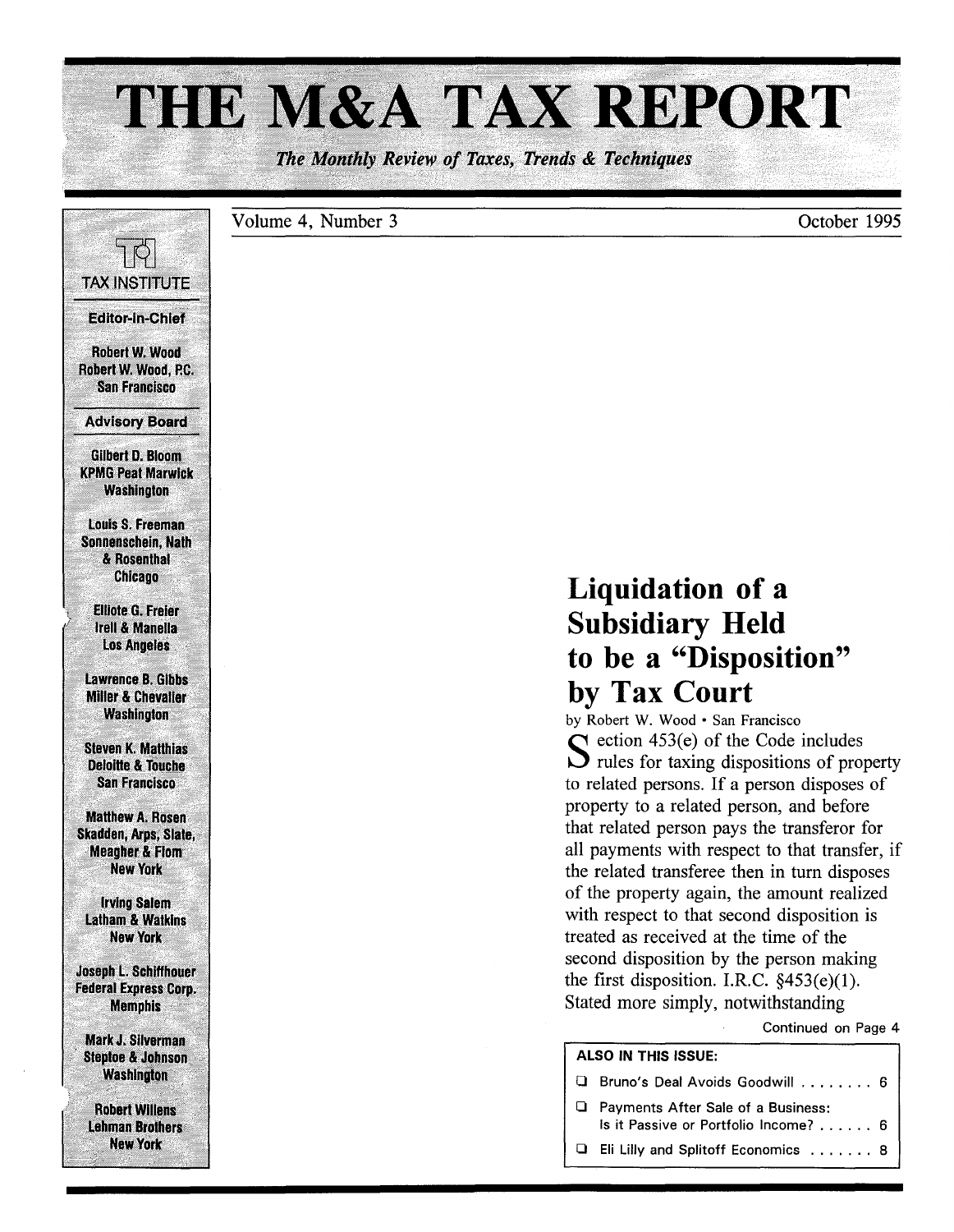# **LIQUIDATION** Continued from Page 1

installment treatment of the first disposition, when the second disposition is made, the transaction is effectively collapsed so that all gain must be recognized upon the second disposition.

The main limiting factor to this principle is contained in Section 453(e)(2), under which a twoyear limit applies. The rule described above generally applies only if the date of the second disposition is no more than two years after the date of the first disposition. Here again, there are several

Continued on Page 5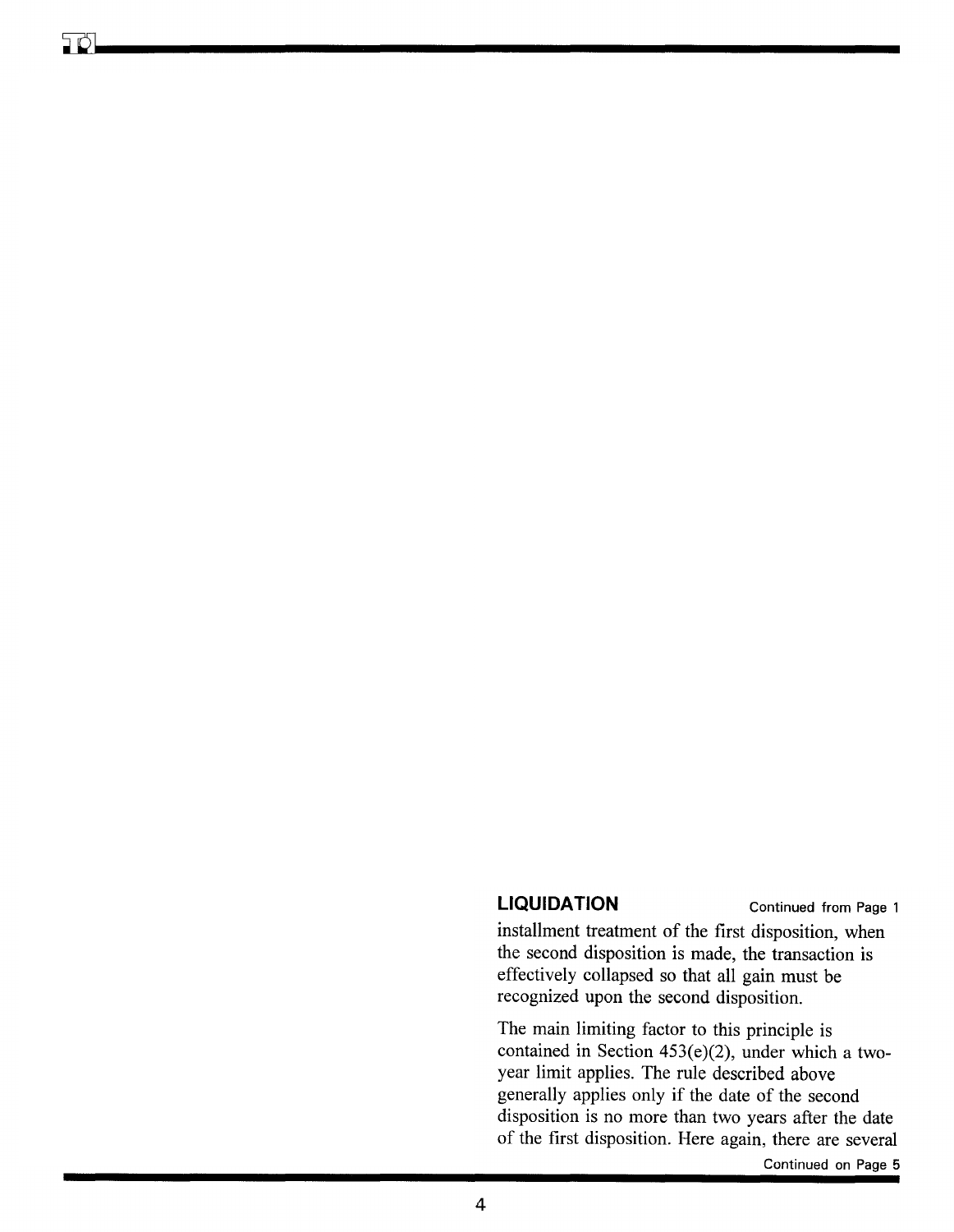**LIQUIDATION Continued from Page 4** 

exceptions. First, this two-year cutoff does not apply in the case of marketable securities.

Second, the running of the two-year period is suspended with respect to any property for any period during which the related person's risk of loss with respect to the property is substantially diminished in several enumerated respects. LR.C.  $§453(e)(2)(B)$ . These enumerated methods of reducing risk of loss include holding a put for the property or similar property, another person's right to acquire the property, a short sale, or any other transaction.

These provisions of the Code were recently highlighted in a Tax Court case of first impression. Despite the fact that Section 453(e) has been in the Code for some time, no case had yet considered precisely the question presented in *James M. Shelton* v. *Commissioner,* 105 T.C. No. 10 (1995). The facts arose out of the sale of a company and subsequent liquidation under Section 337 (as it existed prior to the Tax Reform Act of 1986).

# **Sale and Liquidation**

James Shelton was the sole shareholder of JMS Liquidating Corp. JMS adopted a plan of complete liquidation under old Section 337 in June of 1980. JMS, in turn, had a 97% owned subsidiary, El Paso Sand Products, Inc., which in turn owned the stock of several other companies.

Pursuant to the Section 337 plan, in June of 1981 (before the running of the twelve-month period under Section 337), JMS sold all of its El Paso stock to a company wholly-owned by James Shelton's adult son and daughter, Wallington Corp. The purchase price was over \$17 million, and the amount was payable under a twenty-year promissory note secured by the stock of El Paso. Although Wallington had been owned by Shelton's son and daughter since 1976, when the sale occurred in 1981, Wallington's stock was held by the son and daughter plus two trusts that had been created for the benefit of the daughter's children (i.e., James Shelton's grandchildren).

Pursuant to the Section 337 plan, JMS was liquidated in 1981, and the note from El Paso was distributed to Shelton's daughter. Wallington paid installments on the note in 1982 and 1983.

However, on March 31, 1983 (less than two years following the 1981 liquidation of JMS), Wallington and its subsidiaries (including El Paso), adopted a plan of liquidation under Section 337. On the day this plan of liquidation was adopted, El Paso sold most of its assets to an unrelated party (a subsidiary of General Dynamics). The purchase price was \$35 million in cash plus the assumption of \$4 million in liabilities.

One year later (in the Spring of 1994), El Paso and Wallington liquidated and distributed all other remaining assets to the Wallington shareholders in exchange for their outstanding stock. At this time, the Wallington shareholders (Shelton's daughter and the trusts), assumed substantially all of the liabilities of the corporations, including the note payable.

# **Installment Method and Dispositions?**

Mr. Shelton reported the \$16.4 million gain he had realized on the sale of his El Paso stock on the installment method. Furthermore, on his 1984 tax return, Shelton reported installment gain of \$502,216, being the amount of the gain attributable to principal payments made on the note, multiplied by the gross profit ratio of 94.17%. The IRS disagreed, determining that Shelton should have recognized the remaining amount of the installment gain in 1984 on the liquidation of Wallington and El Paso.

## **IRS Arguments**

The IRS arguments for acceleration of the installment gain were that:

- The sale of assets followed by liquidation of the underlying stock was a second disposition of the property by a related person under Section 453(e)(1);
- Shelton constructively received the balance due under the installment obligation when the stock was liquidated;
- Shelton received a payment on the installment obligation within the meaning of Temp. Reg.  $§15A.453-1(b)(3)(i)$  when the cash proceeds from the liquidation became the collateral for the installment obligation; and
- A deemed disposition occurred.